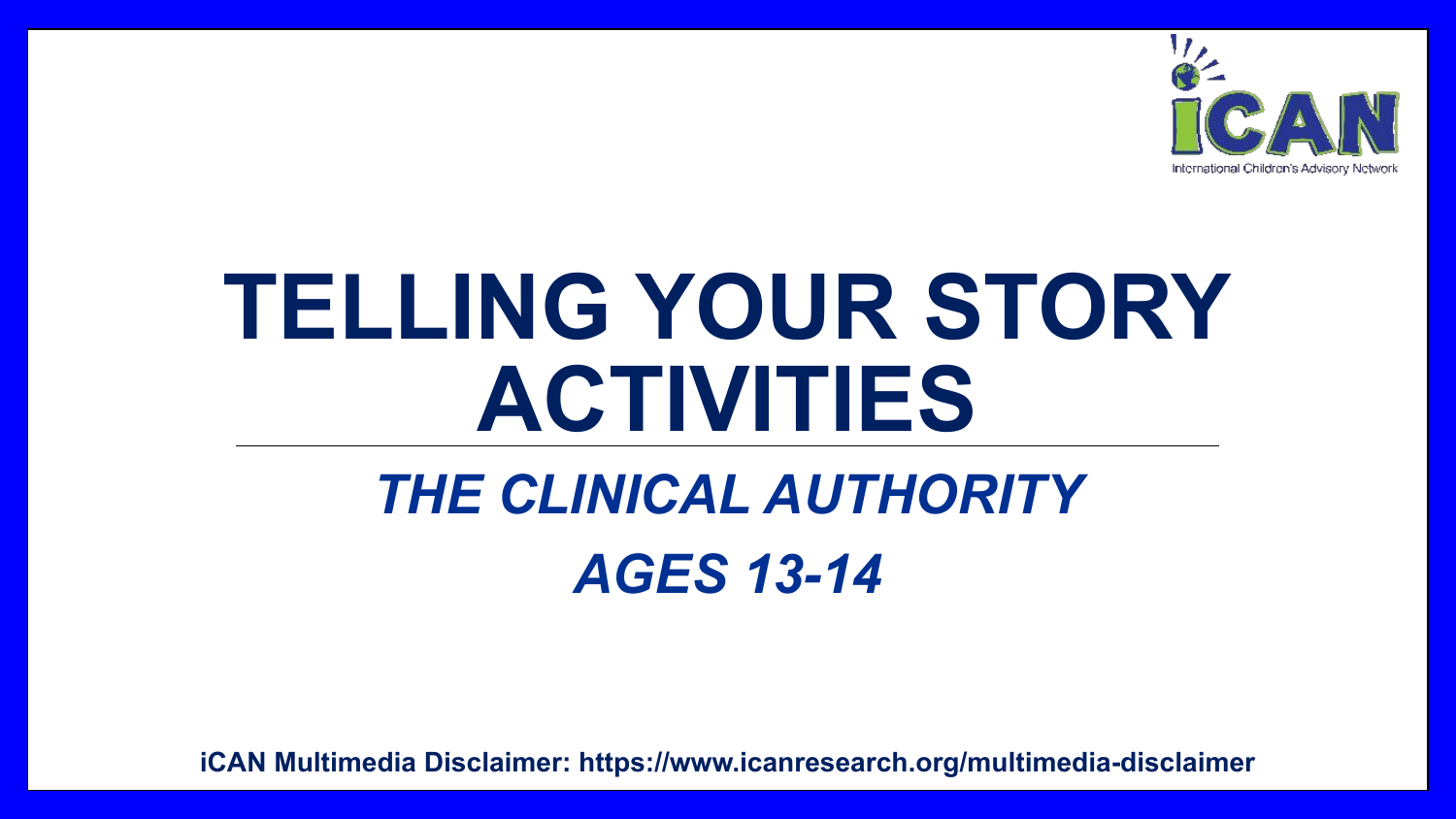### Activity Instructions



- **• Hey group members! We have some fun activities for you!**
- **• Ask your group leader if these activities can be completed with your group or on your own!**
- **• You are looking at the activities for the Clinical Authority!**
- **• Open the activity and follow the links provided to guide you through!**
- **• At the end of the lesson, the link to the Clinical Authority checklist will be provided.**
- **• Complete the checklist, show it to your group leader and get your certificate!**
- **• Good luck!**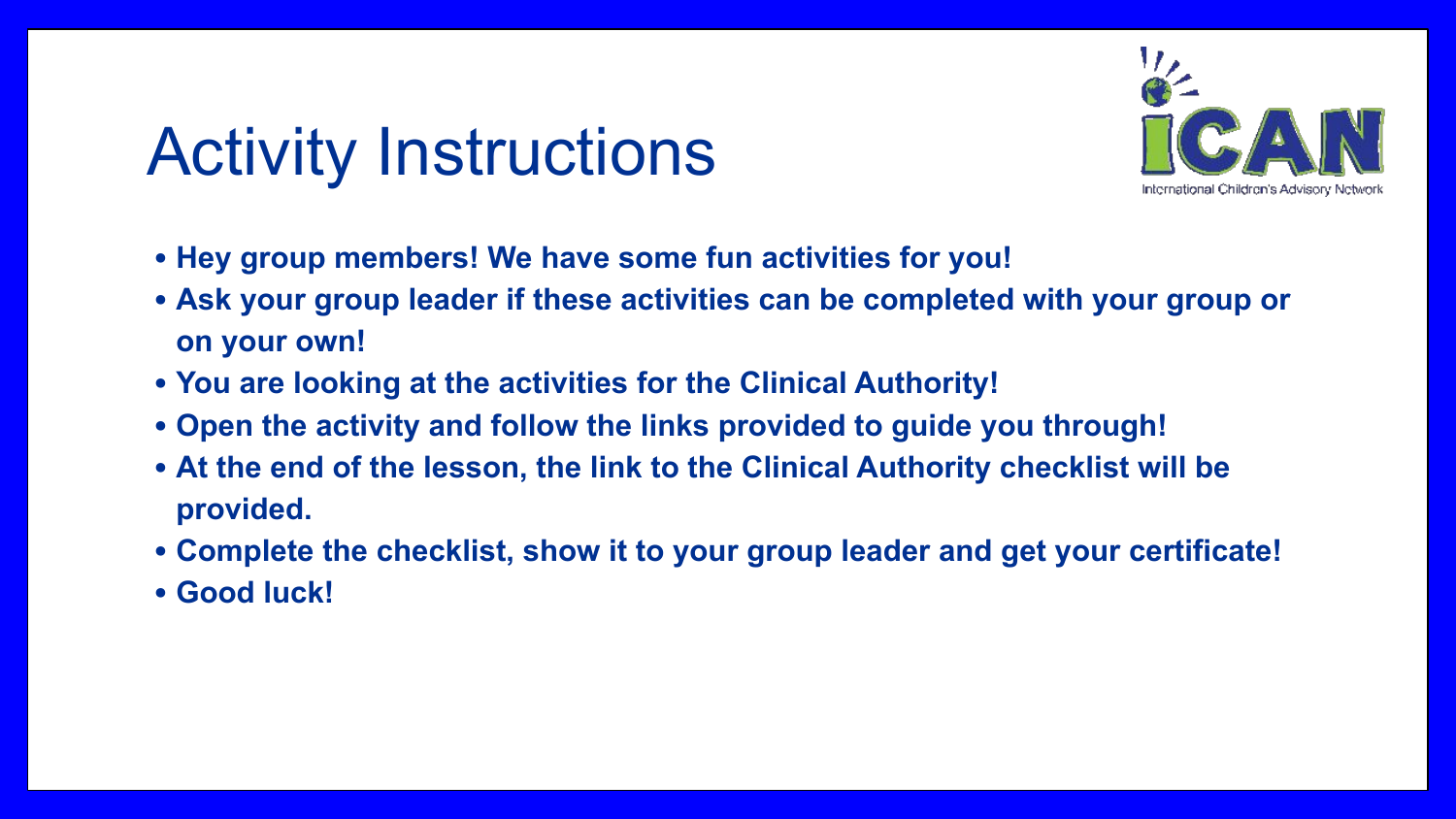### <span id="page-2-0"></span>Activities to complete:

*(Click on the links below to go to the activity listed)*



#### **•Activity 1**

- **• Winning Big Game**
- *• [Please click here to go to Activity](#page-3-0) 1*

#### **•Activity 2**

- **• iCAN video "Storytelling Techniques"**
- *• [Please click here to go to Activity](#page-4-0) 2*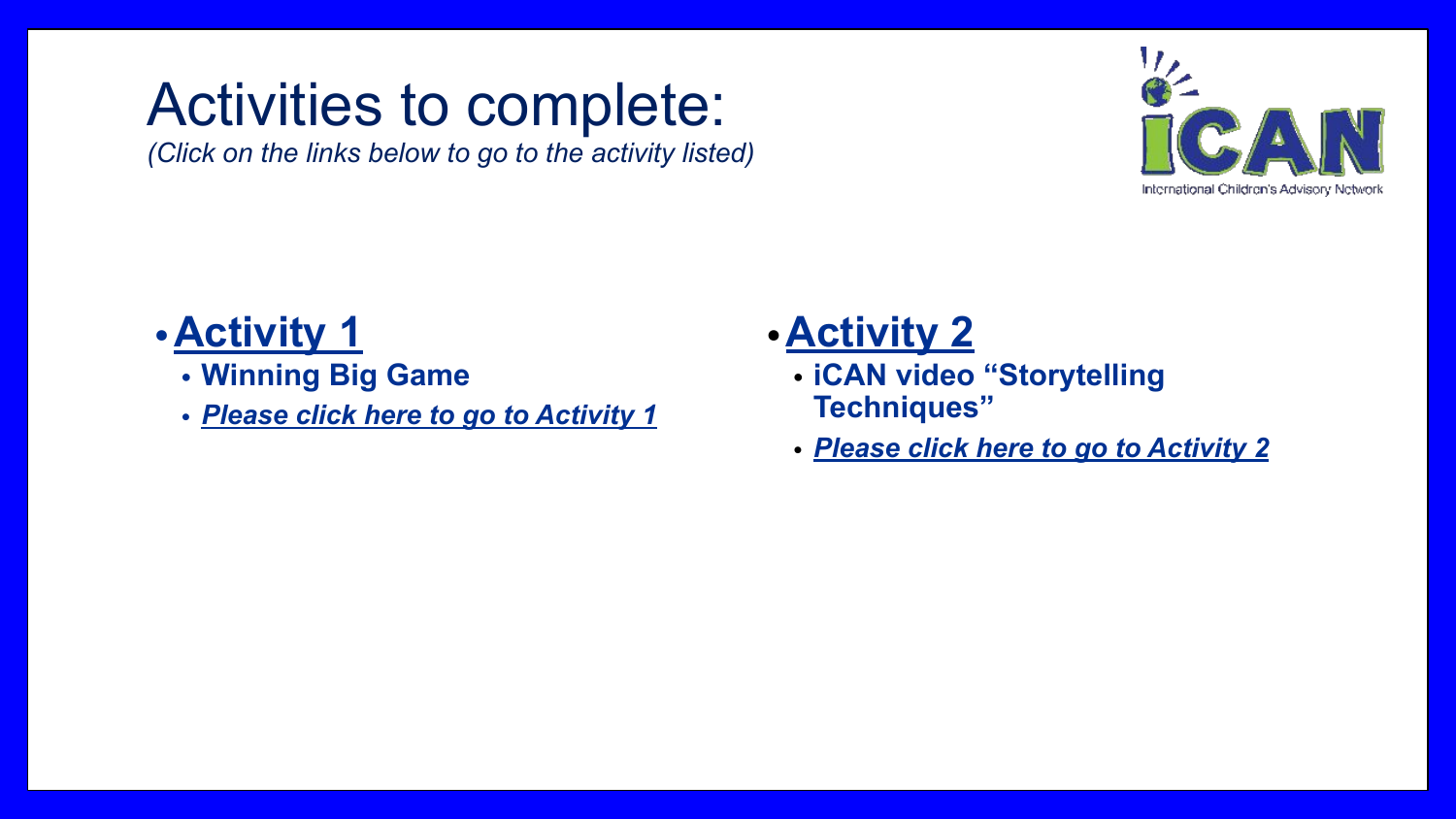### <span id="page-3-0"></span>Activity 1 Winning Big Game!



- **• Click the link below to learn about some Inspirational Leaders!**
	- [Inspirational Leaders Presentation](https://www.icanresearch.org/_files/ugd/df726f_d7dce899c1294967aeef777a69191da8.pdf)
- **• Click the link below to play the Winning Big Game!**

• [Winning Big Game](https://www.icanresearch.org/_files/ugd/df726f_5d7d06be77c74de3a38dab964ad2ee52.pdf)

 **Good Luck!**

*[Please click](#page-2-0) [here to return](#page-2-0) [to Activities](#page-2-0) [page](#page-2-0)*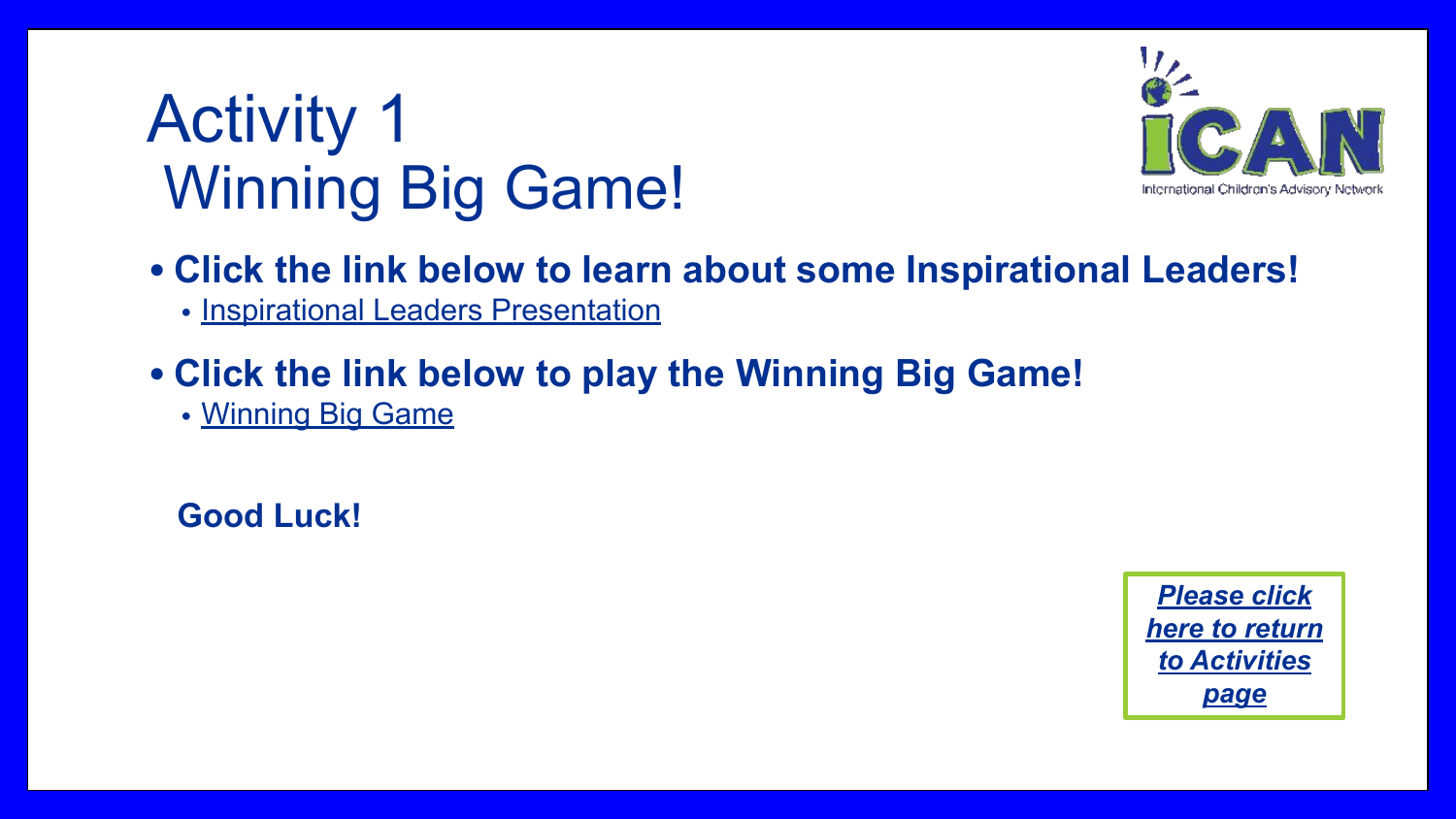## <span id="page-4-0"></span>Activity 2 iCAN "Storytelling Techniques"



- **• Watch the following iCAN video:**
- **iCAN Explains Why it is Important to Ask Questions:**  <https://www.youtube.com/watch?v=DB51esRb23s> (Ohmer, 2019)
- **• Create a 2-3 minute video of yourself, using a speaking habit from the Winning Big game, telling a story about a person (currently living or deceased) who inspires you and why.**
	- **• Good luck!**

*[Please click here](#page-5-0) [to go to the](#page-5-0) [Activities](#page-5-0) [completion page](#page-5-0)*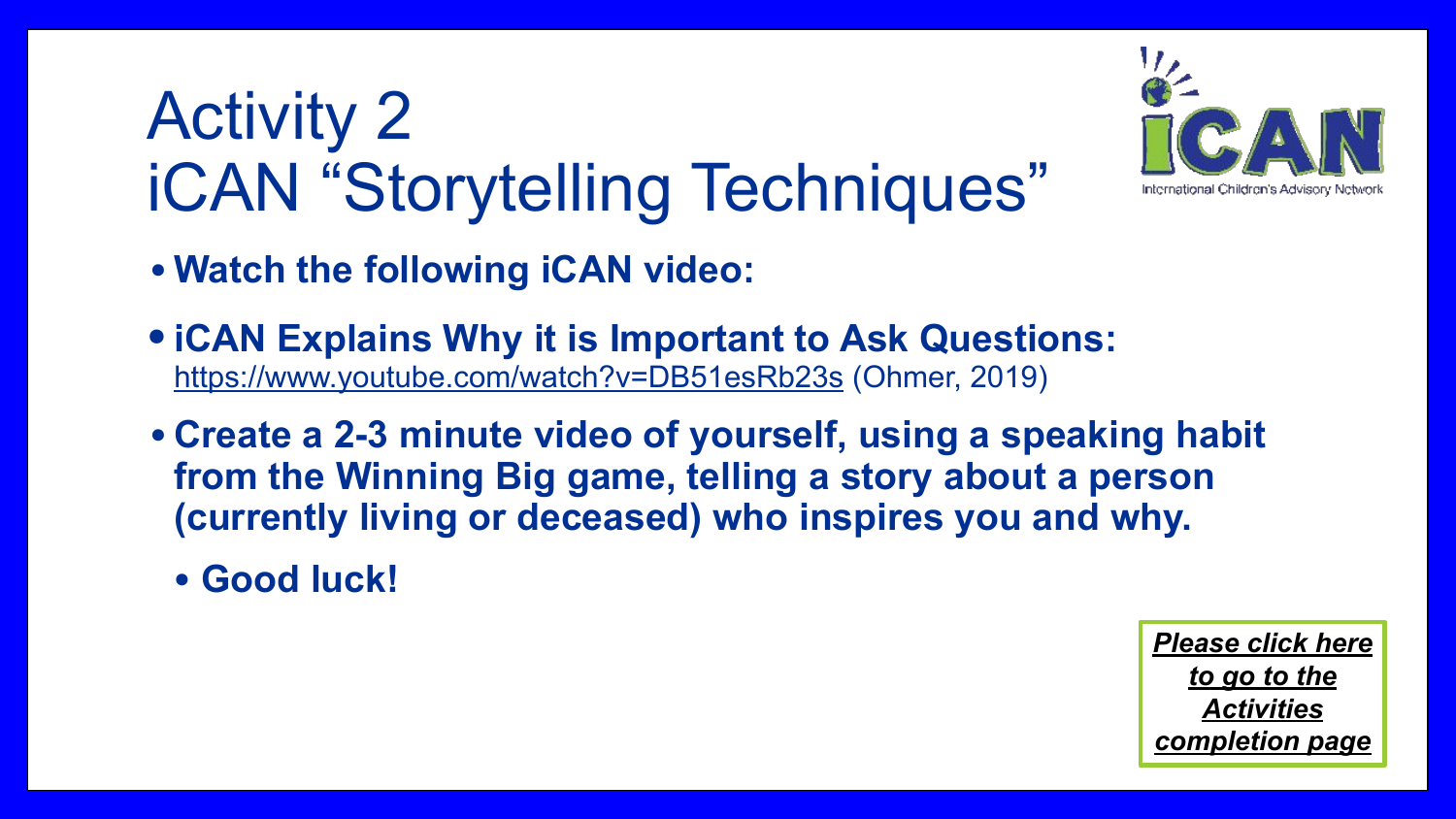## <span id="page-5-0"></span>Congratulations!



- **•You have completed the activities required to become a Clinical Authority!**
- **•Please use the checklist provided in the link below as proof of your activity completion!**